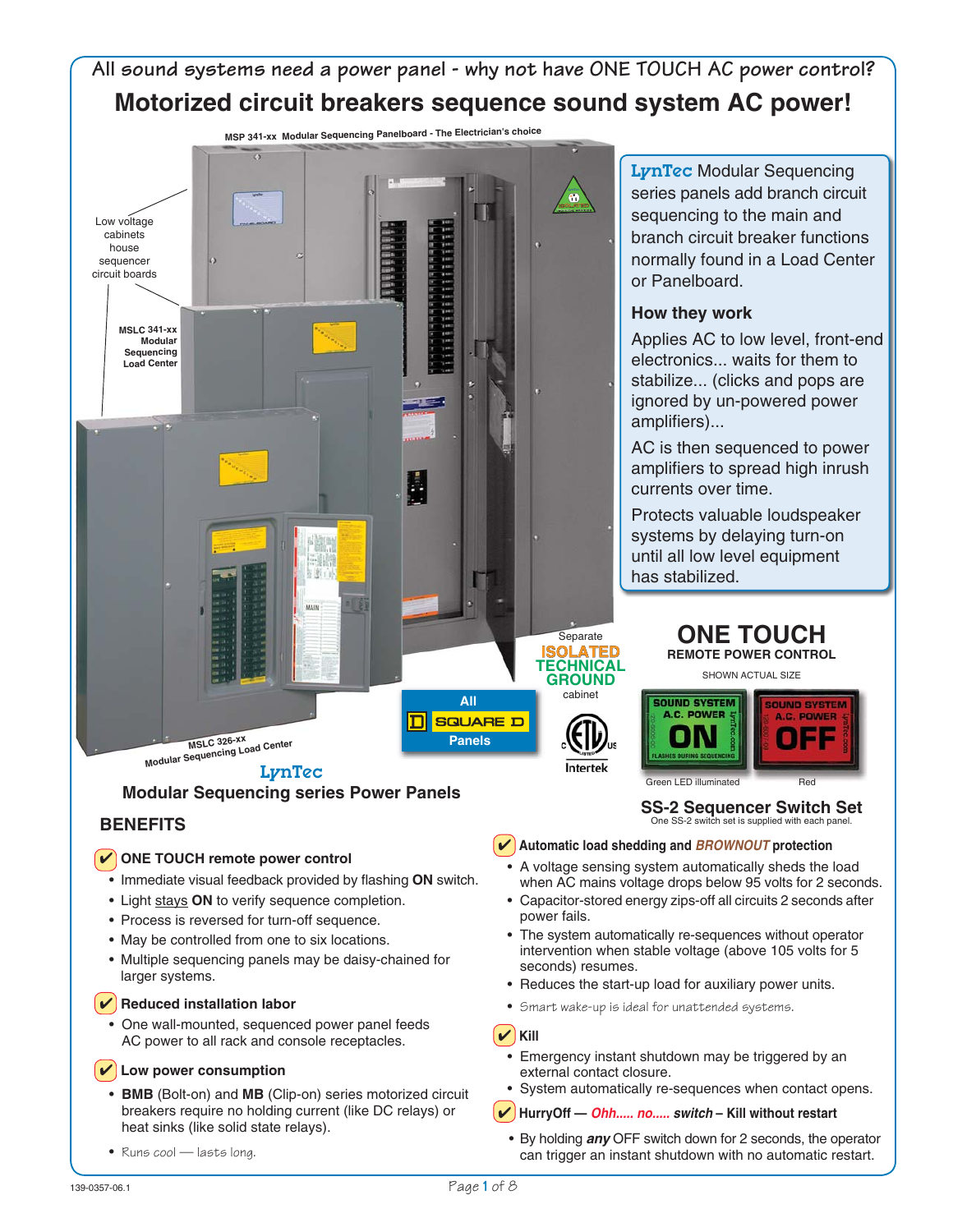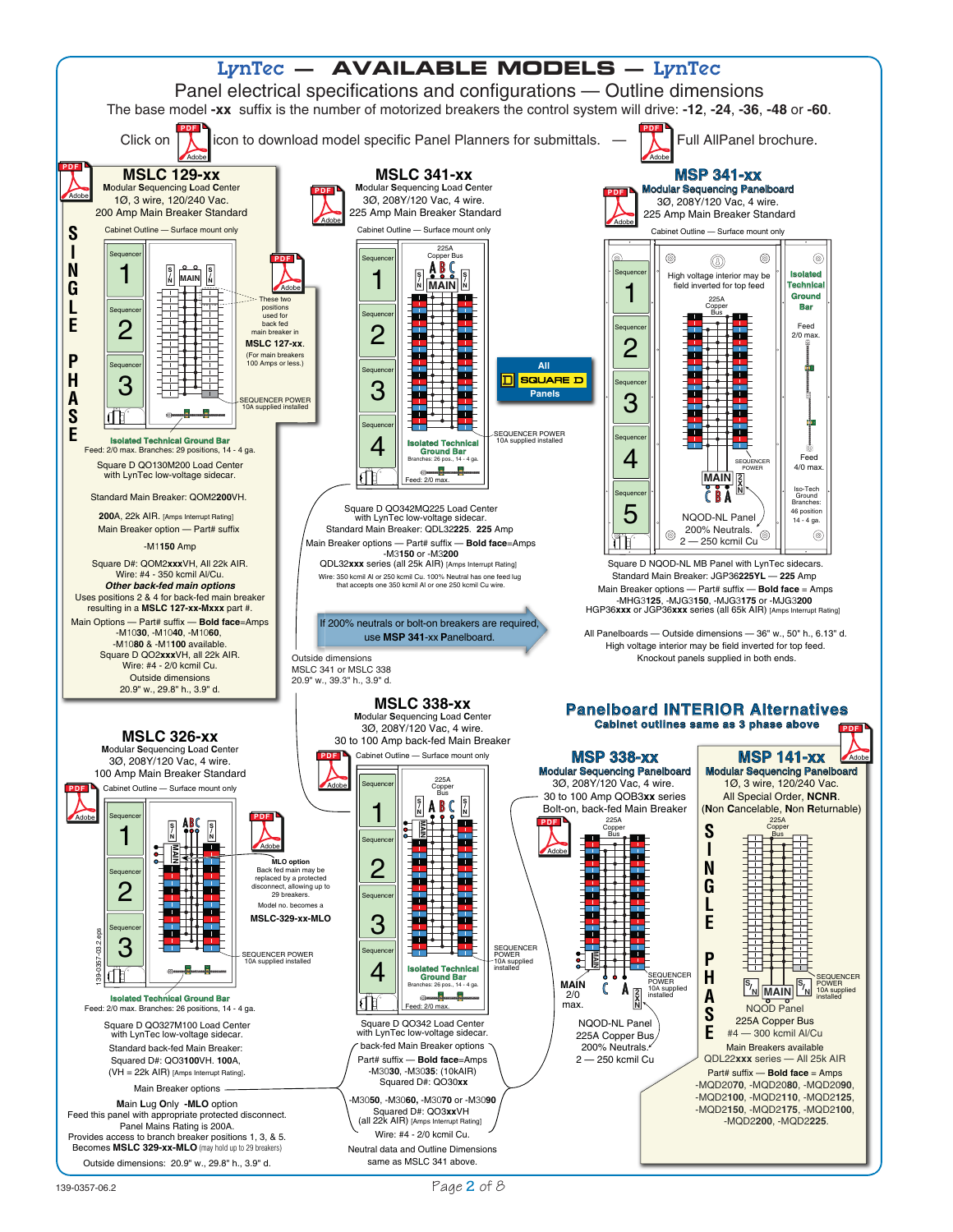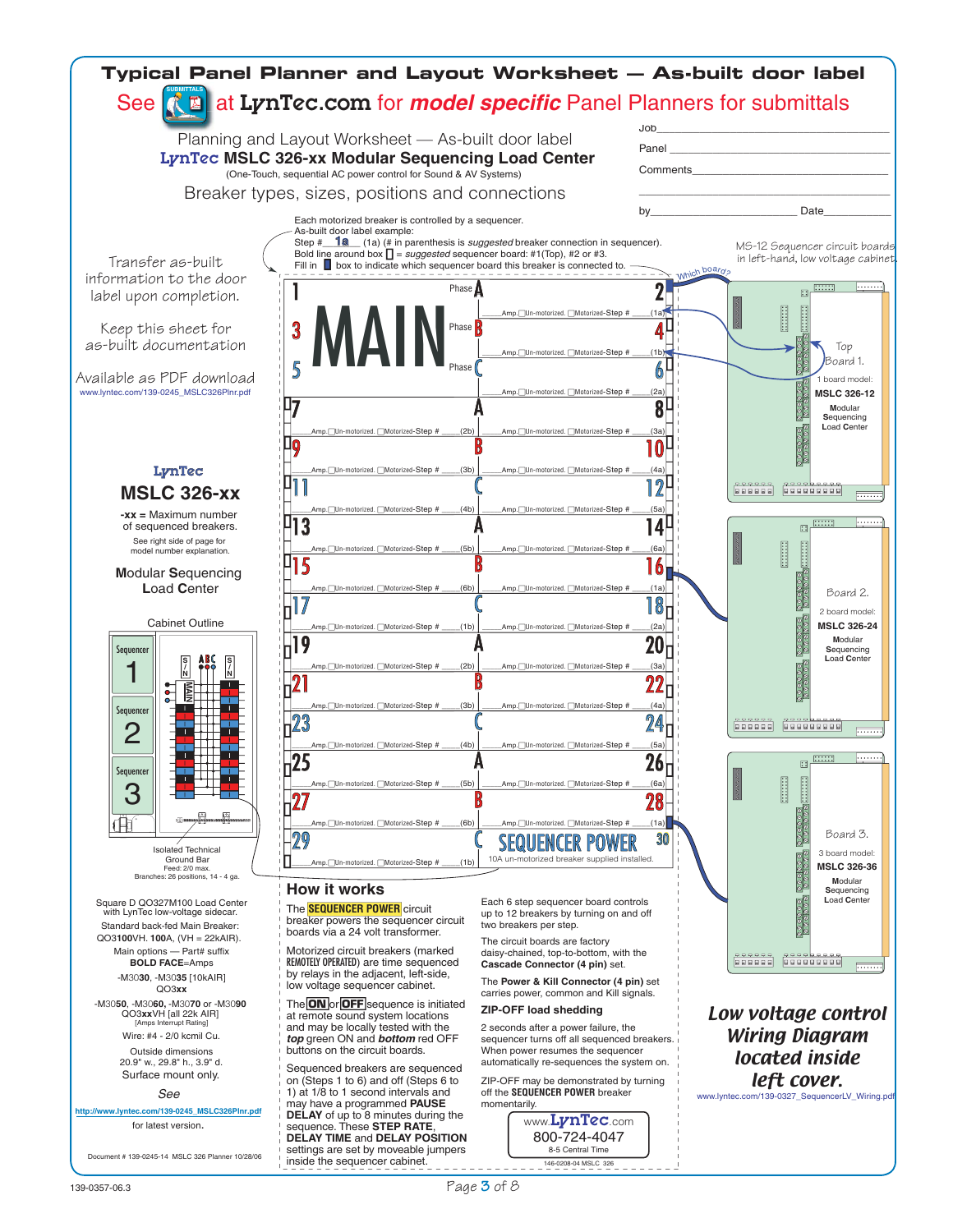# LynTec **MSP 341 series SEQUENCING**



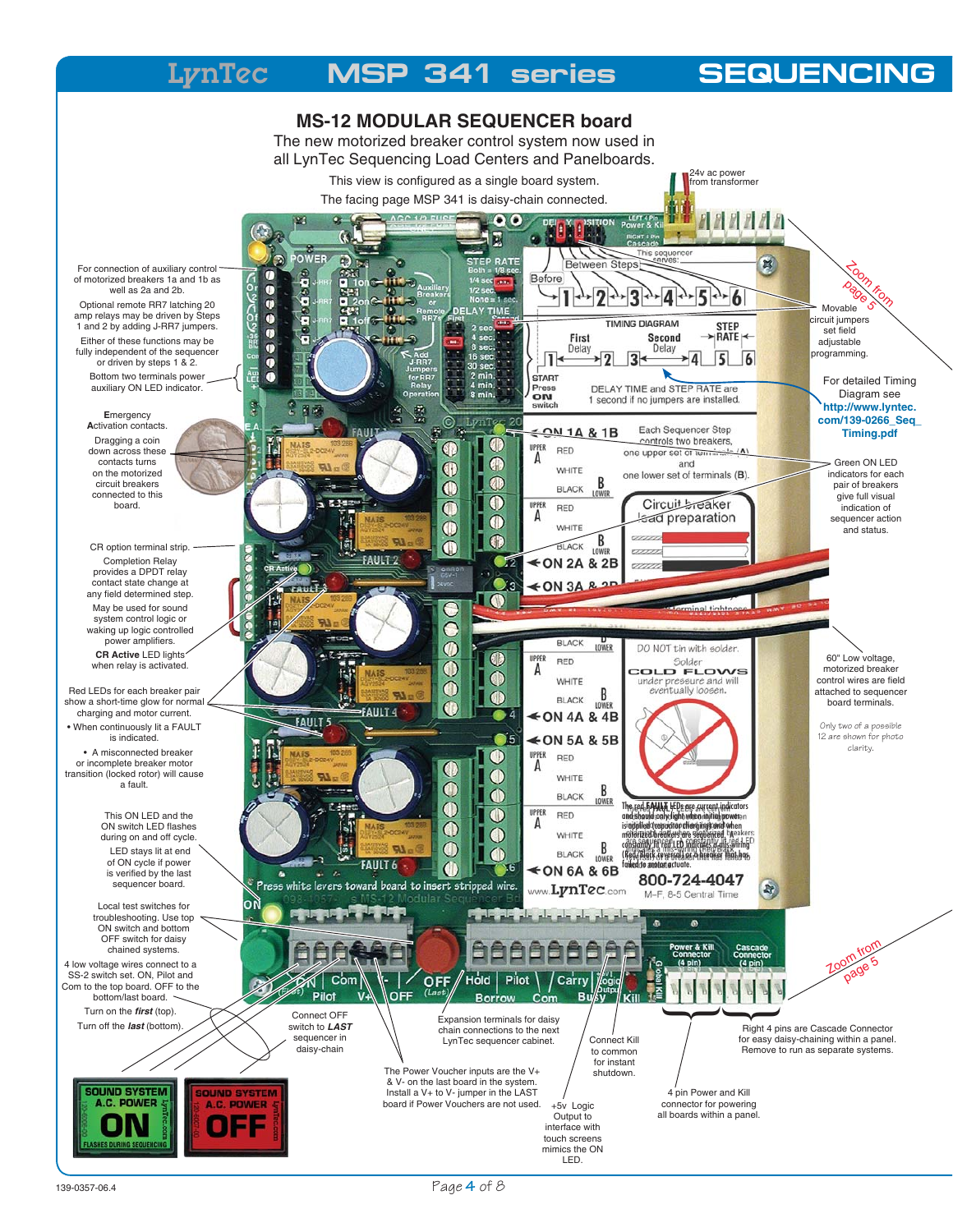#### **PANELBOARD MSP 341 series** LynTec Model shown **MSP 341-48 41/20** LynTec  $-32.00"$ f 15.00" ĩт 2.00" Top end view **-730%8)(** Experiencing sidecar **ISO 20000**<br> **ISOLATE REQUESTED ISOLated Technical**<br> **ISOLATE REGISTED ISOLated Technical**<br> **ISOLATE REGISTED ISOLated Technical** Low Voltage TECHNICAL GROUNDS **Ground** sidecar T ø **-730%8)( Zoom** to Feeder lug page 11  $6 - 2/0$ 46 Branches 50.00"  $14 - 4$ 44.00" 冒 **MB** series (clip-on) **BMB** series (bolt-on) **M**otorized **B**ranch Breakers Branch Breakers are **NOT** included in MSP 341 — order separately — page 7 葡 Branch breakers are installed for illustration only. Branch breakers are field installed and low-voltage wired to appropriate sequencer boards in left sidecar per Field connect to Feeder lug **SEQUENCER**  $6 - 4/0$ POWER breaker.  $\overline{\mathbf{a}}$ r **-730%8)(**  $\overline{\bullet}$  $\odot$ Zoom to page 4 3.00" 24v, 40VA power transformer 00000<br>00000<br>00000  $\circ^\circ$ 00<br>00<br>00 200% Neutral.  $\circledcirc$ 6.13" Requires two - 4/0 Cu  $\hat{\odot}$ feeders. 36.00" QDL32225[25k AIR] or QGL 32225 [65k AIR] **More** 225 A Main Breaker Standard (65 kVA) See pages 2 & 6 for main options. photos Interior factory installed for bottom feed. May be field reversed for top feed. @ Reverse interior, then reverse the main breaker [LynTec.com](http://www.lyntec.com/msp.htm) and main breaker bracket position to maintain a "up-is-on" main breaker handle.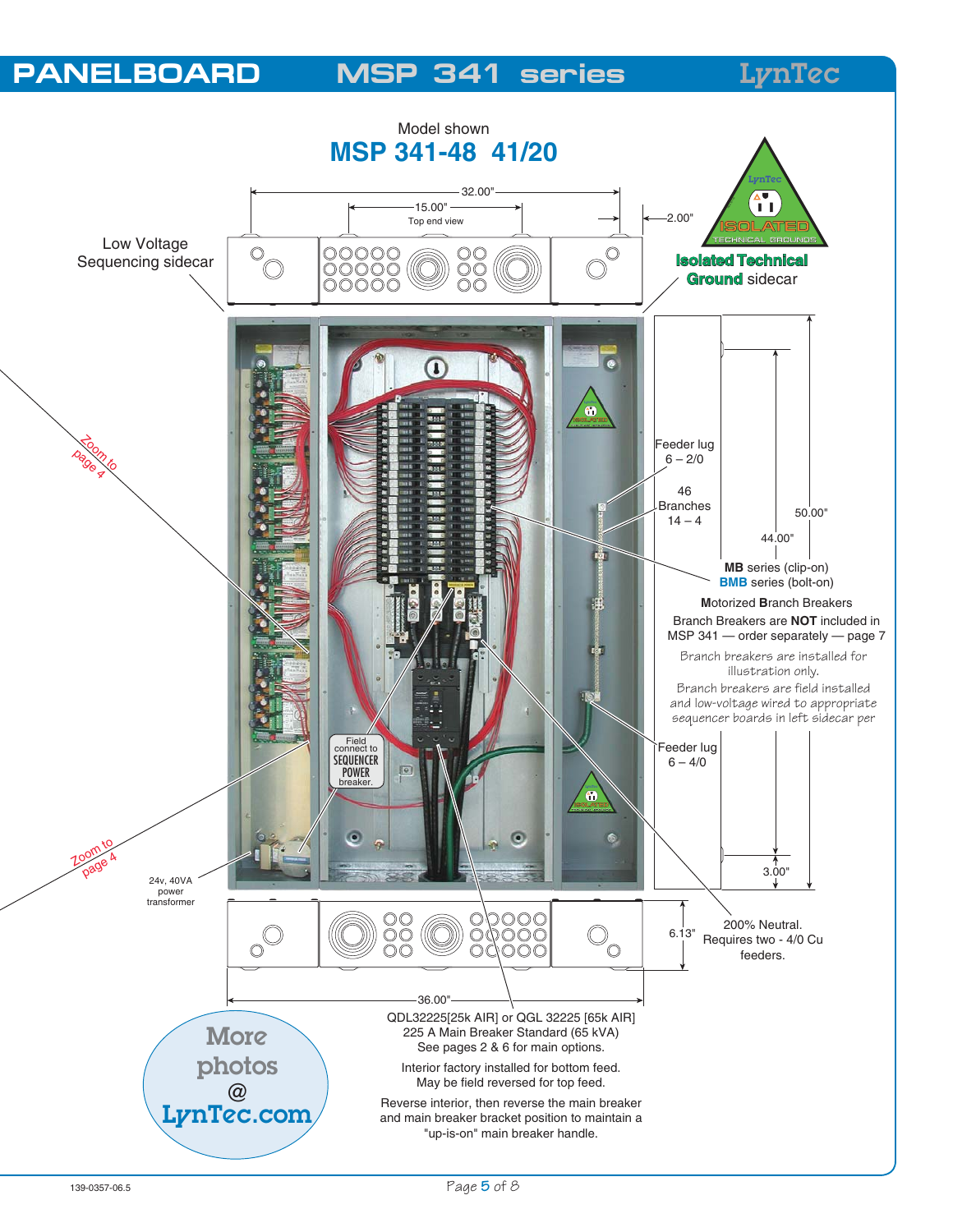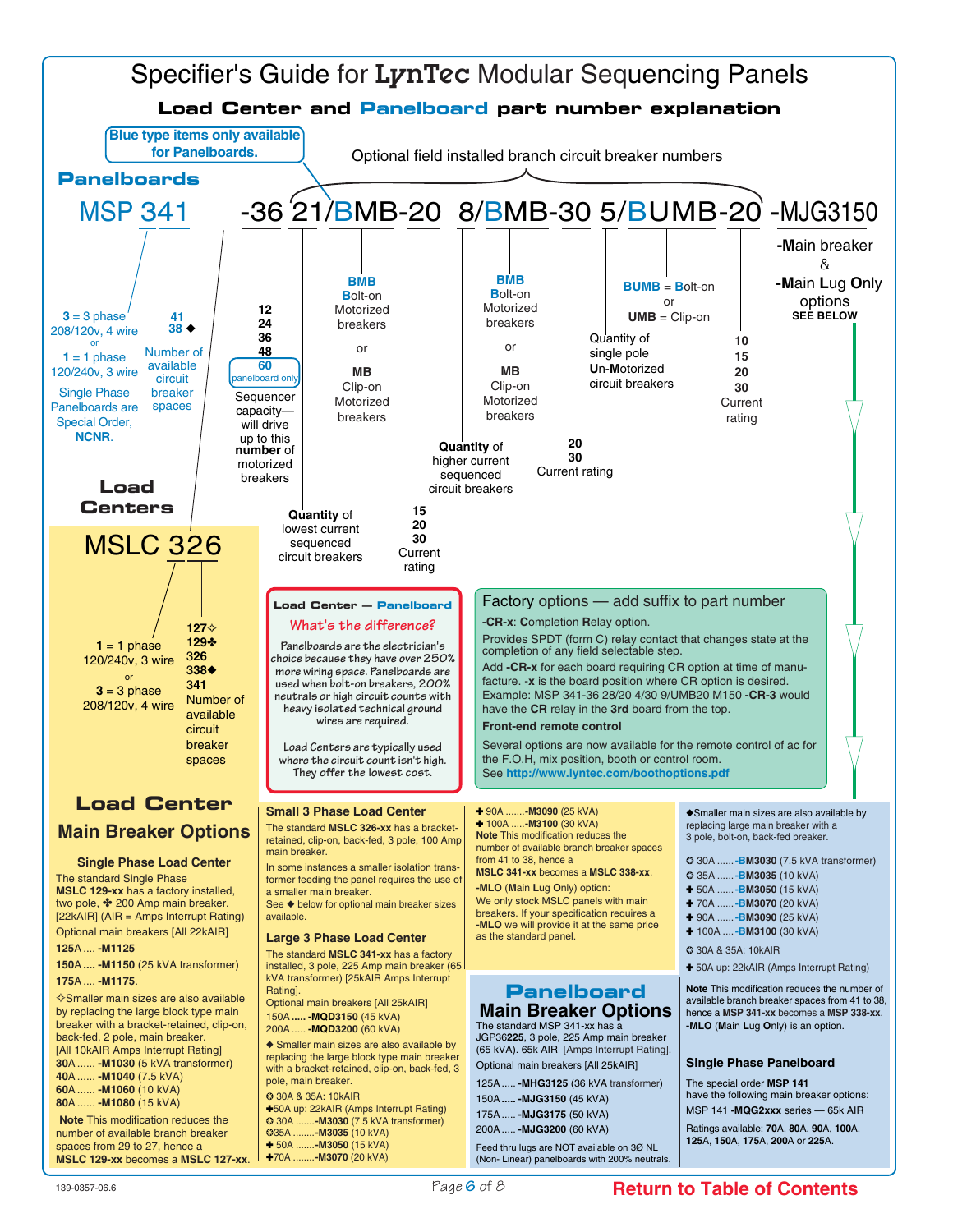



Optional **SS-2LRP L**ocking Switch Set mounted on single-space 19" **R**ack **P**anel

 Mount in 5/8" dia. round holes. 1/4" thick max. **KS-2L** Key Switch (SPDT) Mounts in round 3/4" hole. 1/4" thick max. Supplied with lock tumbler position label. Mount on 1" centers.

<sup>139-0357-06.7</sup> Page **7** of 8